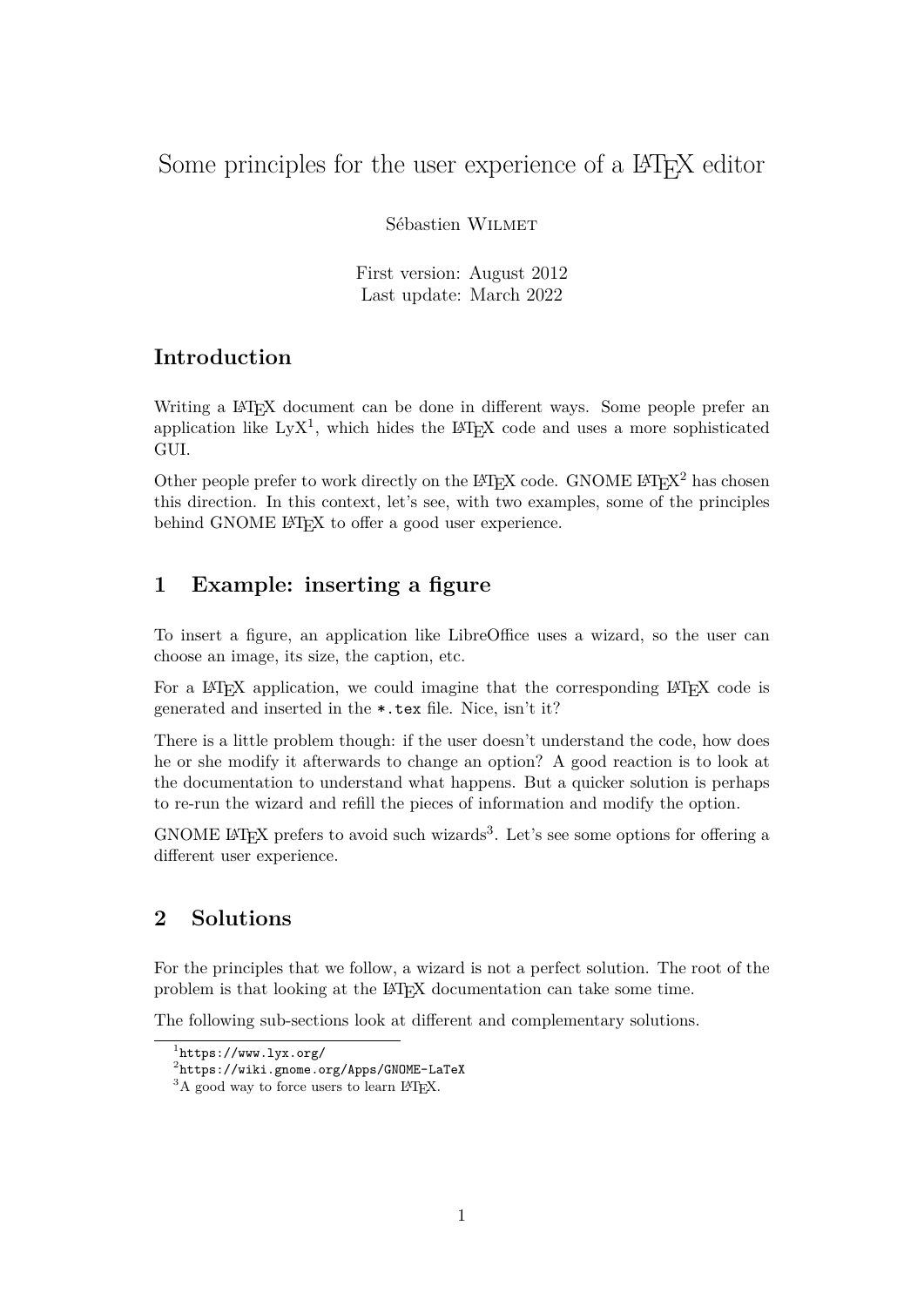```
8 \begin{figure}
 9
     \begin{center}
       \includegraphics
10
       \mathcal{C}aption\{\}11\includegraphics[Options]{File}
12\label{fig:}
                           Package: graphicx
13
     \end{center}
14 \end{figure}
```
<span id="page-1-0"></span>Figure 1: Calltip showing the prototype of a LAT<sub>EX</sub> command.

#### **2.1 Good completion**

One of the GNOME LATEX features is to offer a good completion of LATEX commands and their arguments (although there is always room for improvements).

Another related thing is that when the cursor is inside a command argument, and if no completion is available, then a "calltip" is displayed with the prototype of the LATEX tag. See Figure [1.](#page-1-0)

#### <span id="page-1-2"></span>**2.2 Inserting an initial snippet of code**

An additional solution is a way to easily insert the required commands for doing common actions like creating a figure. Once the snippet of code is inserted, the user can fill in some arguments and other missing pieces of information (such as the path to an image file).

In GNOME LATEX there is a toolbar and menus for common actions.

Note that this is different than a wizard, because the user is supposed to understand the initial snippet of code, and thus is able to modify the arguments afterwards, without the need to click again on the toolbar item.

#### **2.3 Jumping to a more complete API reference**

When the command completion feature is not sufficient in order to know what to do, then we need to look at some documentation.

The idea is to easily access the relevant and comprehensive documentation related to a LATEX command. From the text editor, when the cursor is placed on a LATEX command, a keyboard shortcut (or another means) would "jump" to its corresponding documentation (opened in another application or another window).

Note that this is different than showing the documentation of the L<sup>A</sup>T<sub>E</sub>X command in a popup window (via the completion system). Some text editors show the documentation that way, a little like the calltip of Figure [1](#page-1-0) but with (much) more information. It's a question of preference.

This feature is not implemented in GNOME LATEX, but some of the "ingredients" are already there: for example with the Devhelp API browser<sup>[4](#page-1-1)</sup>, which permits to easily search and navigate through a reference documentation, and that can be invoked from other applications or integrated into an IDE.

<span id="page-1-1"></span><sup>4</sup> <https://wiki.gnome.org/Apps/Devhelp>